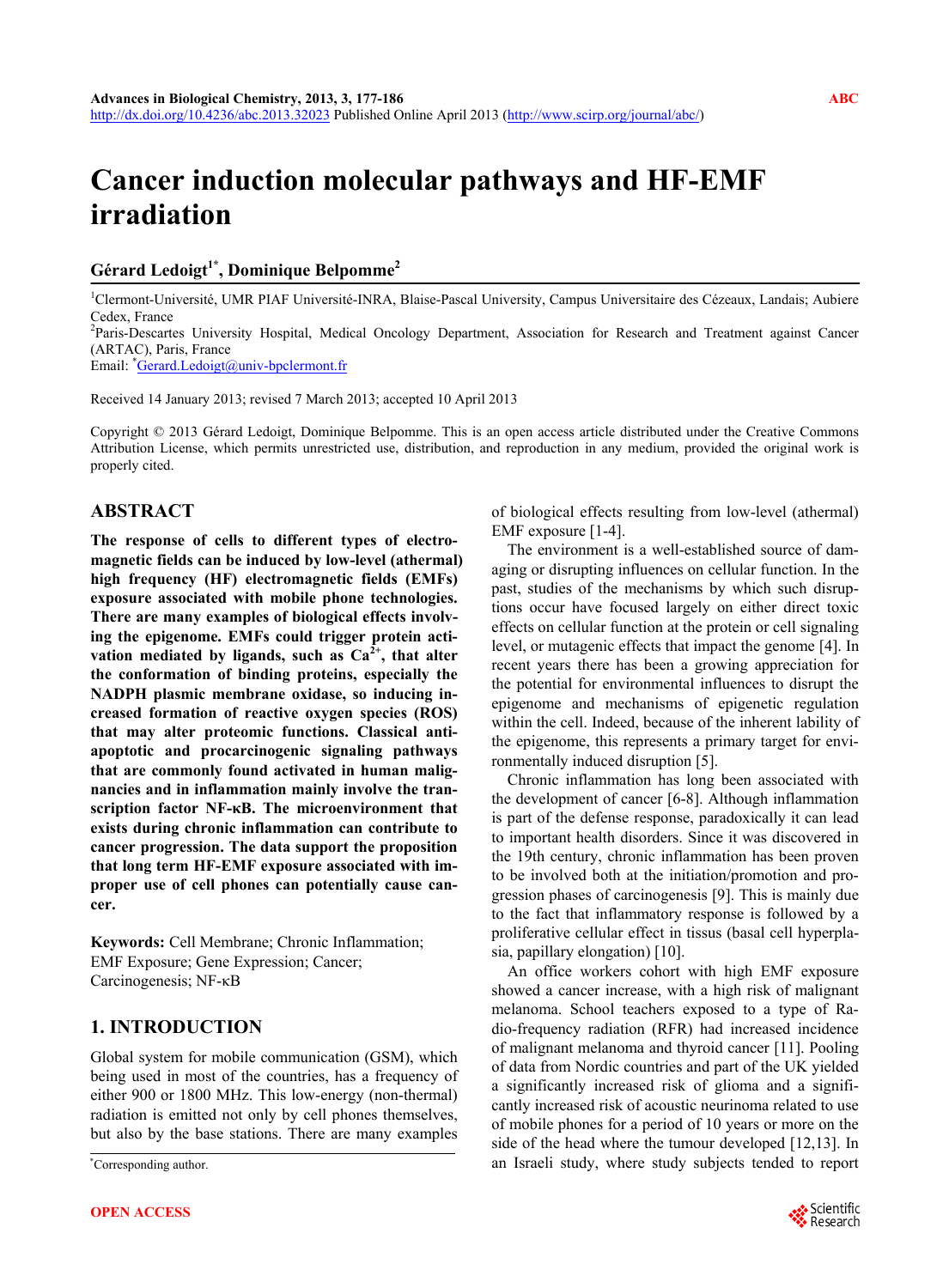substantially heavier use of mobile phones, results suggest a possible relation between heavy mobile phone use and risk of parotid gland tumours [14]. Several reports have indicated that EMFs enhance free radical activity in cells particularly via the Fenton reaction [15,16].

## **2. CELL RESPONSES**

Duckweed growth and peroxidase activity was evaluated after exposure in a Gigahertz Transversal Electromagnetic (GTEM) cell to electromagnetic fields of frequencies 400, 900, and 1900 MHz. Growth of plants exposed for 2 h to 23 V/m electric field of 900 MHz significantly decreased in comparison with the control, while an electric field of the same strength but at 400 MHz did not have such effect. At both frequencies a longer exposure mostly decreased the growth and the highest electric field (390 V/m) strongly inhibited the growth. Exposure of plants to lower field strength (10 V/m) for 14 h caused significant decrease at 400 and 1900 MHz while 900 MHz did not influence the growth. Peroxidase activity in exposed plants varied, depending on the exposure characteristics. Observed changes were mostly small, except in plants exposed for 2 h to 41 V/m at 900 MHz where a significant increase (41%) was found. Therefore, the effects of EMFs strongly depended on the characteristics of the field exposure [17].

Exposure of tomato plants to non-thermal high frequency electromagnetic field (HF-EMF, 900 MHz, 5 V·m<sup>−</sup><sup>1</sup> ) for 10 min led to show a direct relationship between HF-EMF exposure and responses at the level of gene expression [1]. There was no direct link between the amplitude of the stimulation and the amplitude of the plant response, which suggested the concept of an "all-or-nothing" response with a threshold of induction [18]. The energy used in the electromagnetic exposure (900 MHz, 5 V·m<sup>-1</sup>, 10 min) was very low (close to 0.1 W dissipated in  $200 \text{ m}^3$ ) and did not produce any thermal effect [1,18]. The genesis and/or transmission of the informative signal were rapid and strongly dependent upon calcium. Expression of Hsp70 [19], and tumor suppressor p53 [20] are also affected by microwave irradiation.

Electromagnetic irradiation emitted from mobile phones (frequency 900 MHz) induces expression of proteins in various cells [21-23]. The specific absorption rate (SAR) level to which cells were exposed was 2.8 W/kg. The effects observed were not caused by bulk heating of the cells [22]. Among the proteins whose expression is induced by mobile phone irradiation are transcription factors [21]. The proteomes of the same cell type (endothelium) but derived from different vascular beds (umbilical vein and brain microvasculature) differ widely in their expression. The effect is frequency-dependent. When cells were exposed for 1 h at an average SAR of 2.0 W/kg and examined immediately thereafter, 1800 MHz GSM radiation exposure had only very limited effect on the proteome of human endothelial cell line EA.hy926, as compared with the effect of 900 MHz GSM radiation [24]. Mobile phone radiation might alter protein expression in human skin, with a SAR of 1.3 W/kg induced in the skin, below the ICNIRP (International Commission on Non-Ionizing Radiation Protection) safety guidelines (2.0 W/kg), for one hour [25].

Paulraj and Behari [26] indicated DNA single strand break and decrease in level of protein kinase at 2.45 GHz [27]. More recently, Kesari and Behari [28] reported that microwave (2.45 GHz) exposure cause infertility by decreasing sperm count and an increase in apoptosis.

Tkalec *et al*. [29] showed that non-thermal exposure to the radiofrequency fields can induce mitotic aberrations in root meristematic cells of *A. cepa*. The observed effects were markedly dependent on the field frequencies (400 and 900 MHz) applied as well as on field strength and modulation. They also indicate that mitotic effects of RF-EMF could be due to impairment of the mitotic spindle.

Microwave (MW) exposure at the water resonance frequency, *i.e*. exposure to radiofrequencies between about 1 GHz and 300 GHz, was able to induce alteration of the mitotic apparatus and apoptosis as a function of the applied power densities (5 and 10 mW/cm<sup>2</sup>), together with a moderate reduction in the rate of cell division. After an exposure time of 15 min the proportion of aberrant spindles and of apoptotic cells was significantly increased, while the mitotic index decreased as well, as compared to the untreated V79 cells. Ballardin *et al*. [30] hypothesised that short-time MW exposures at the water resonance frequency cause, in V79 cells, reversible alterations of the mitotic spindle, this representing, in turn, a pro-apoptotic signal for the cell line.

Another mechanism that could be involved in the formation of aberrant spindles concerns the polar protein structures**.** Microtubule fibers represent extremely dynamic structure which functioning depends on dynamical instability that is continuously binding and releasing of free tubule proteins. One can reasonably assume that the external EM radiation might interact with polar cytoskeletal structure. This structure greatly contributes to the balance between internal physiological electrostatic forces. Depending on the dipole moment, an external electric field could theoretically disturb the equilibrium [31] and increase the number of free cytoplasmatic tubulin proteins following a mechanism of depolarization of tubulins involved in the formation of the mitotic apparatus. Recently, it has been shown that electromagnetic field (90 V/m at 835 MHz) exposure can induce significant increases of mitotic disturbances in human-hamster hybrid cells [32].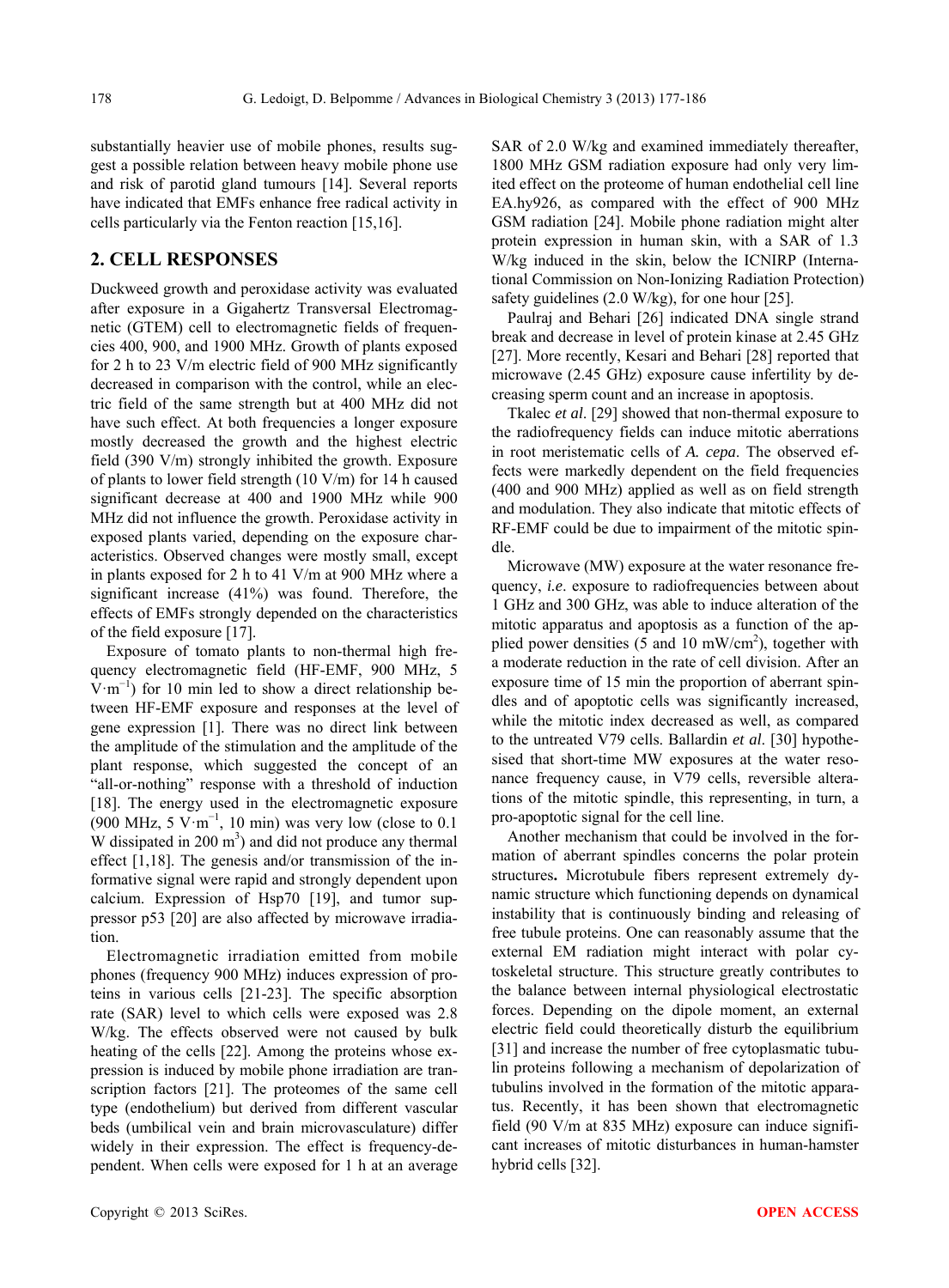## **3. EMF-TARGET MOLECULE INTERACTIONS**

Energy transfer of Microwaves (MW) is conducted through two mechanisms, dipole rotation and ionic conduction [33]. Blank and Soo [34] examined the EMF effects on electron transfer and concluded that EMF accelerate all linked redox reactions. Blank [35] considered examples of direct effects of electric and magnetic fields on charge transfer in biological systems, and reported the structural changes driven by such effects. He concluded that conformational changes arising from alterations in charge distribution play a key role in membrane transport proteins, including ion channels. Thus, weak EMFs can control and amplify biological processes through their effects on charge distribution [3].

EMFs could interact with moving charges or charged species [36] which are implicated in various biological processes. Moreover, HF-EMF may lead to ion movement, directly or indirectly, and particularly near the plasma membrane [37] and this could initiate the biological response. Ligands, such as  $Ca^{2+}$ , alter the conformation of proteins and hence control their receptor function. EMF exposure produces changes in binding probability of the ligand. Occupation of one protein site by a ligand changes its conformation. This suggests that EMF could trigger a transition from a random array to an ordered array of phase transition in proteins [38]. Calcium has been well recognised as a signaling factor involved in the regulation of a wide range of cellular processes involving cell proliferation.

Panagopoulos *et al*. [39] have suggested that oscillating ions during forced vibration will also exert mechanical force-pressure on the plasma membrane able to upset the membrane electrochemical balance, under certain conditions, by opening or closing mechanically gated channel proteins, like some Ca influx channels. The irregular gating of ion channels caused by the forced vibration of the free ions, induced by external oscillating EMFs, is a fact that could upset the electrochemical balance of the plasma membrane and, consequently, the whole cell function.

# **4. TRANSDUCTION SIGNALS AND ONCOGENE EXPRESSION**

Currently, cancer is recognized as a disease associated with both genetic and epigenetic alterations, and both of these components cooperate and complement each other to initiate and promote cancer development and progression [40]. The carcinogenic process can be associated to a modification of gene expression regulation; the modification of the signal cascade into the cell can induce the dysregulation of transcription factor activities (overexpression, activation, uninhibition…) through the activa-

tion of specific cellular messengers. Free radicals play an essential role in the activation of certain signaling pathways [6]. The effects of reactive oxygen species (ROS) on cell proliferation occurred exclusively at low or transient concentrations of radicals that can stimulate proliferation and enhanced survival in a wide variety of cell types [41]. ROS can play a very important physiological role as secondary messengers. This includes regulation of the cytosolic calcium concentration, which itself regulates biological activities, regulation of protein phosphorylation and activation of certain transcription factors such as Nuclear Factor NF-κB and the AP-1 family factors [41-43].

In general, the balance between the production and scavenging of ROS leads to homeostasis. Disturbance of this equilibrium can alter normal cellular processes; it often occurs in tumour cells [44]. The cumulative production of ROS through either endogenous or exogenous insults is termed oxidative stress and is common for many types of cancer with altered redox regulation of cellular signaling pathways [45]. A sustained oxidative stress has been associated with several steps of carcinogenesis, including malignant transformation and achievement of a metastatic phenotype [46]. Thornber *et al.* [47] have shown that, in large cell lymphoma the nucleophosmin-anaplastic lymphoma kinase (NPM-ALK) induces the production of reactive oxygen species (ROS) by a pathway involving the arachidonic acid-metabolizing enzymes of the lipoxygenase (LOX) family. The NPM-ALK chimeric gene encodes a constitutively activated tyrosine kinase that has been shown to be a potent oncogene.

Several MAPkinases, signal transducers and activators of transcription, Akt/protein kinase B and phospholipase D-signaling pathways are all activated by ROS [48,49] but in some cases, activation is indirect [50].

Cadmium (Cd) is a toxic metal causing nephrotoxicity, immunotoxicity, osteotoxicity and tumors after prolonged exposure. Cd-generated ROS are often accompagnied by activation of redox sensitive transcription factors, such as NF-κB, and alteration of ROS-related gene expression. Acquired Cd tolerance with aberrant gene expression plays important roles in chronic Cd toxicity and carcinogenesis [51]. Chronic inflammation induced by biological, chemical and physical agents, is associated with increased risk of tumors development in various organs and tissues. Association of cancer with chronic inflammation has been described, in particular, in pathological processes in organs of the digestive system, where the risk of carcinogenesis increases as much as chronic inflammation occurs (esophagitis, gastritis, hepatitis etc.). Mediators of inflammation, which contribute to the process of malignant transformation, affect many aspects of cancer cell behavior, including pro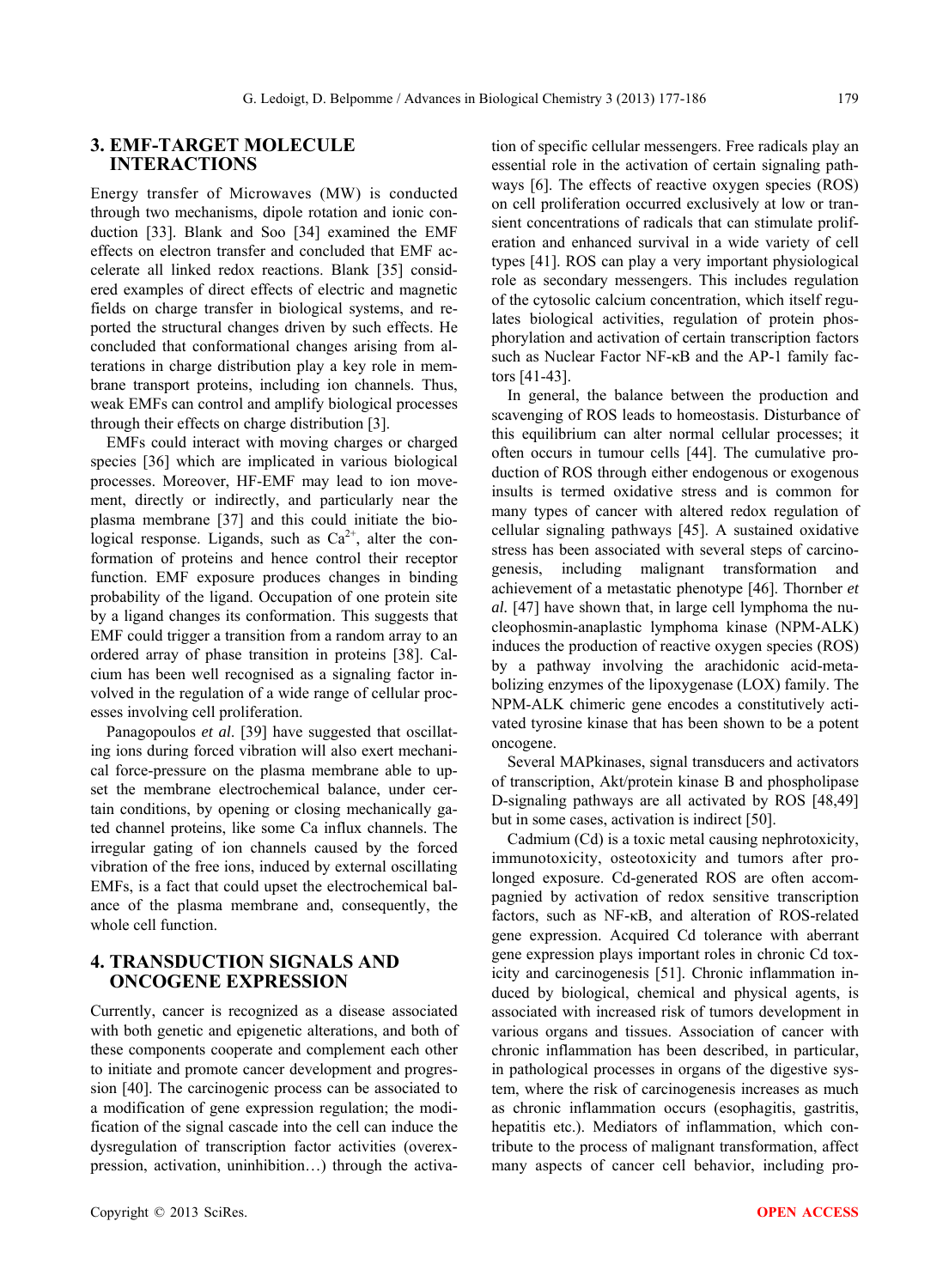liferation, differentiation and apoptosis. Inflammation contributes to initiation and promotion, *i.e*. to malignant transformation of normal cells and to tumor progression due to production of both proinflammatory cytokines and various forms of reactive oxygen and nitrogen species. Significant activation of NF-κB can stimulate malignant transformation and progression, providing antiapoptotic and proliferative signals.

Developmental signaling pathways that regulate normal stem cell self-renewal have been shown to be active in numerous human cancers [52]. Inflammatory breast cancer (IBC) is an uncommon disease accounting for 1% - 5% of all breast cancers [53,54]. Experimental evidence now solidly validates the HER2 oncogene hypothesis and etiologically links amplification of the HER2 gene locus with human cancer pathogenesis [55]. HER2 protein overproduction is not only seen in breast cancer but also uncommonly in cancers of the esophagus, stomach, ovaries and endometrium. Mutations in the HER2 gene are found rarely in these cancers but overexpression appears to be the principal mechanism by which HER2 mediates tumorigenesis in these cancers [56].

## **5. SIGNAL TRANSDUCTION AND EMF SIGNALING PATHWAYS**

Mitogen-activated-phospho-kinase (MAPK) family pathway control cell proliferation, metabolism and cell survival in response to tissue injury, infection, malignancy and other diseases. Activation of the MAPK cascades leads to phosphorylation of transcription factors that bind to the upstream regulatory elements on the gene promoter, relative to the transcription initiation site. Three out of four MAPK cascades are differentially activated by Extremely Low Frequency (ELF-EMF) [57].

The signaling pathways and stress responses are activated by EMF. Friedman *et al.* [58] have shown that the initial step in transmitting extracellular EMF information from the plasma membrane to the nucleus of the cell occurs when NADH oxidase rapidly generates ROS. These ROS stimulate matrix metalloproteinases, and then activate the extracellular signal regulated kinase (ERK-1/2) cascade. These changes in activity of the protein kinases pathways can consequently regulate the physiological response of the exposed cells and organisms, and therefore are major regulators of the effects of electromagnetic fields at mobile phone frequencies.

Data indicate that, prior to the stress responses, mobile phone irradiation induces an immediate intracytoplasmic effect which activates ERK signalling to induce further transcription of a variety of genes [59]. The fact that the stress-related cascades, which are known to be activated by heat or other related stressors, were not activated, in the time course of Friedman *et al.* [58] experiments, indicates that the activation of ERKs is induced by other mechanisms. It has been reported that within 10 min of cell phone exposure, two MAPKinase cascades, p38 and ERK1/2, are activated [60].

Both ELF and RF radiations can upregulate the HSP70 gene and induce elevated levels of the Hsp70 protein. This effect on RNA transcription and protein stability is controlled by specific protein transcription factors that are elements of the mitogen MAPK cascade. EMF can also stimulate serum response factor which binds to the serum response element (SRE) through ERK MAPK activation and is associated with injury and repair *in vivo*  and *in vitro*. The SRE site is on the promoter of an early response gene, c-fos, which under specific cellular circumstances has oncogenic properties. The c-fos promoter is EMF-sensitive [61,62].

Activation of NF-κB and AP-1, the downstream of the MAPK or PI3K-Akt signaling pathways, are involved in many pathological processes, such as inflamemation, cancer cell adhesion, invasion, migration, and angiogenesis [63,64]. NF-κB and AP-1 transcription factors function as crucial regulators of inflammatory and immune responses as well as of cell survival. They have been implicated in cellular transformation and tumorigenesis. The NF-κB pathway is required for the development of tumours in a mouse model of lung adenocarcinoma [65]. Elevated P13K/PDK/Akt or NF-κB signaling (or both) have been correlated with advanced tumor progression and poor prognosis in patients with breast cancer [66,67].

NF-κB is maintained in the cytoplasm through interactions with an inhibitor of NF-κB (IκB), but upon dissociation, it moves into the nucleus and promotes cancer cells proliferation, angiogenesis, and metastasis. Carcinogens and tumour promoters involving toxic metals, UV radiation, phobol esters, asbestos, alcohol and benzo (α) pyrene are among the external stimuli that activate NF-κB [68]. Hepatitis B viral proteins (HBx) have oncogenic properties by activation of different promoter elements and then trigger activation of transcription factors such as AP-1 and NF-κB [45,69].

In fact NF-κB is a transcriptional factor that regulates a battery of genes that are critical to innate and adaptive immunity, cell proliferation, inflammation, and tumor development [70]. Increasing evidence suggests that the physiological NF-κB-associated pathways are dysregulated in numerous malignancies [66,71-74]. The activation of NF-κB-dependent anti-apoptotic genes may promote IBC tumorigenesis and, other inflammation-associated tumor types [75]. The NF-κB pathway appears to play a major role in IBC, possibly contributing to the unusual phenotype and aggressiveness of this form of breast cancer [76]. DNA microarrays studies of IBC have shown abnormal expression of several NF-κB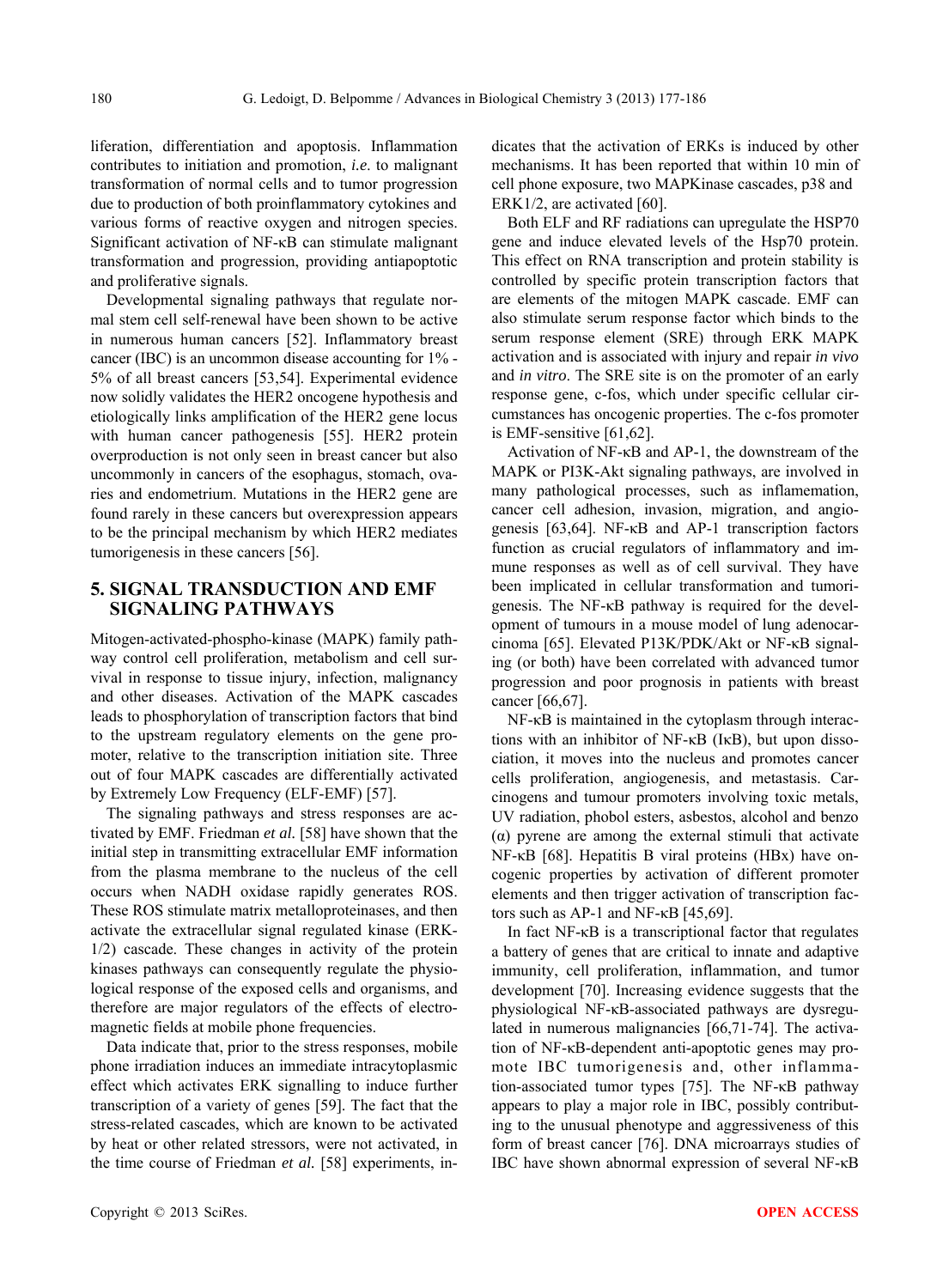target genes [77,78]. Activated NF-κB translocates to the nucleus and binds to the DNA to initiate expression of genes that enhances cell proliferation and survival [67, 73,79].

Indeed, activation of the transcription factor NF-κB, one of the most investigated nuclear transcription factors, has been found to control multiple cellular processes in cancer including inflammation, transformation, proliferation, angiogenesis, invasion, metastasis, chemoresistance and radioresistance. NF-κB is constitutively active in most cancer cells, and its suppression inhibits the growth of tumor cells, leading to the concept of "NF-κB addiction" in cancer cells. As NF-κB is the key transcription factor involved in inflammation, and inflammation is frequently associated with cancers, many of the signaling pathways implicated in cancer are likely to be networked to the activation of NF-κB. NF-κB interacts with many transcription factors and transcriptional regulators [80].

Chronic inflammation has been associated with the development of cancer. Molecular biology studies have shown that there are genes, which when "activated" (oncogenes) or "inactivated" (tumour suppressor genes) contribute to the clonal expansion of an initiated stem cell. Cancer would thus be a disease of homeostasis [45]. Any exposure, including prolonged low-intensity ELF and RF exposures that result in increased free radical production may be considered a plausible biological mechanism for carcinogenesis [6].

#### **6. CONCLUSIONS: HYPOTHETIC MODELISATION**

Oncogenesis is suggested to be mediated by a sustained and not a transient ERK activation [58] that could be an explanation for the possible increased cancer risk that may be associated with base station antenna. RF field studies have shown that RFF exposure is followed by the stimulation of cell proliferation and activation of stress proteins [57]. In the present overview, production of ROS by mobile phone irradiation, a process that has already been evidenced in previous studies [81,82], is suggested to be induced by the activation of NADH oxidase, which appears to be an early target of mobile phone irradiation. These events appear to occur within seconds and could initiate subsequent activation of pathways that lead to phosphorylation of ERKs. Several components of the proposed model (**Figure 1**) have been implicated in activation of the ERK cascade in different cellular systems.

Microwave effects have been always mainly observed in stem cells. This result suggests both significant misbalance in double strand break (DSB) repair and severe



Figure 1. The mitogen activated protein kinase (MAPK) signaling cascades identified to date are: extracellular signal regulated kinase 1/2 (ERK), c-Junterminal kinase (JNK), p38-MAPK and stress activated protein kinase (SAPK). Elements of the three MAPkinase pathways that have been identified as activated by EMF are shown in the shaded circles, according to Weisbrot *et al*. [57].

stress responses. Findings that stem cells are most sensitive to microwave exposure and react more strongly to EMF than do differentiated cells may be important for cancer risk assessment and indicate that stem cells are the most relevant model for studying mobile-induced intracellular communication signals [83].

Brain cell cultures of mice were exposed to 10.715 GHz with specific absorbtion rate (SAR) of 0.725 W/kg signals for 6 h in 3 days at 25˚C to assess the changes in the micronucleus (MNi) assay and in the expression of 11 proapoptotic and antiapoptotic genes. It was found that MNi rate increased 11-fold and STAT3 expression decreased 7-fold in the cell cultures exposed to RF. Cell phones which spread RF may damage DNA and change gene expression in brain cells. The data support the proposition that cell phones may have a potential to cause hazardous effects on the genome; however, in *in vivo* conditions, the duration of exposure and the capacity of DNA repair may prevent the development of cancer [84].

An interesting question raised in studies is what could be the early molecular target of mobile phone irradiation. Results of Friedman *et al*. [58] indicated that the early target could be NADH oxidase, which is localized in the plasma membrane and converts EMF irradiation into ROS.

However, the earliest target receptor of HF-EMF could be calcium ions stored on the external surface of cell membrane. The proposed HF-EMF induction pathway is resumed in **Figures 2** and **3**. Near the plasma membrane, EMFs could induce  $Ca^{++}$  ion movement, directly or indirectly, and activate NAD(P)H oxydase, a calcium-dependent enzyme. Its activity leads to the production of superoxide ion and hydrogene peroxide. Alternatively, the production of ROS would also activate several calcium channels, then enhancing the calcium ion concentration that is required for signal transduction. ROS can function as cellular second messengers that are likely to modulate the action of many different proteins, so leading to a variety of responses. The nuclear trans-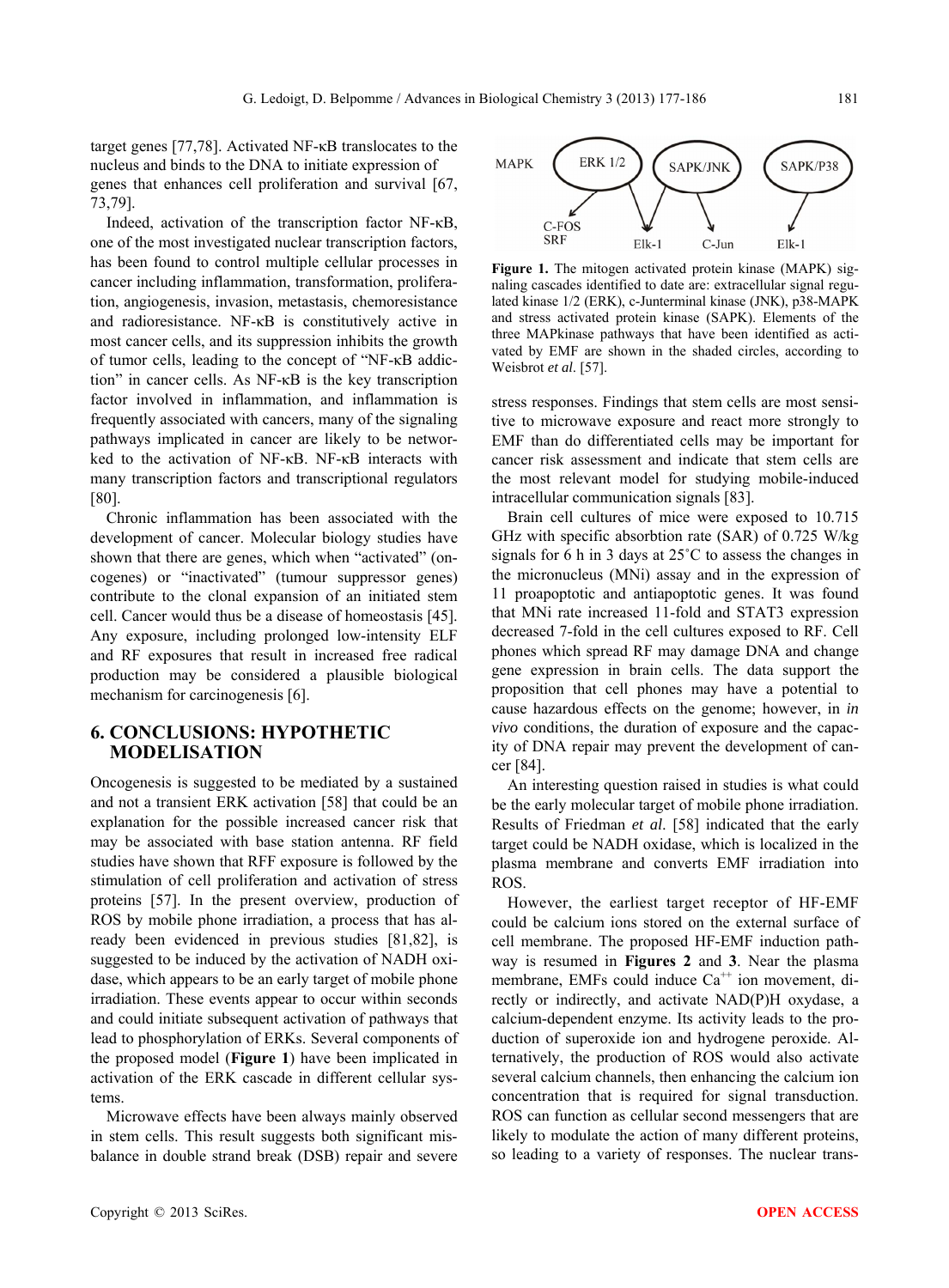

**Figure 2.** Cell survival after EMF stimuli. Schematic representation of proposed mechanism that mediates the phosphorylation of transcription factors upon mobile phone irradiation. EMFs (900 MHz) could shift calcium ions that trigger changes in the nearby enzyme NAD(P)H oxidase. The enzyme generates ROS that can induce membrane proteins involved in formation of the signal message. Signal transduction could activate calciproteins, then MAP kinases and transcription factors that would activate oncogene expression. In turn, EMFs (900 MHz) could activate calcium channels that would allow the induction of the cell transduction signal cascade.



**Figure 3.** Cell transduction signal after EMF stimuli. Following targeting various agents (activation) on cell membrane, IκB proteins are phosphorylated by a protein kinase complex (IKK) and a regulation element (NEMO), then IκB is ubiquitinated. Proteasomal degradation is proceeded allowing the translocation of the NF-κB complexes in the nucleus where they bind to the gene promoters which are invoved in cell response [91]. EMF can activate a cell membrane calcium channel which allows triggering of membrane NADPH oxidase. The latter enzyme is part of a mechanism producing reactive oxygen species (ROS) that can activate transcription factors (TF) such as AP-1 and/or NF-κB. Oxidizing stimuli in the cytosol lead to post-translational transcription factor modification that facilitates translocation to the nucleus. The transcription factor can bind to the DNA site of oncogene promoters that trigger cell survival and tumour development.



**Figure 4.** Cell survival homeostasis after EMF stimuli. EMF could trigger cell signal transduction through membrane receptor. Activated transcription factors would allow the expression of genes involved in cell survival together with transcription factor genes resulting in permanent cell survival and tumour development.

cription factor, NF-κB, is maintained in the cytoplasm through interactions with its inhibitor IκB, but upon dissociation, as previously indicated, it moves into the nucleus and promotes cancer cell proliferation, angiogenesis, and metastasis (**Figure 2**). In addition, EMF could activate ion movements thus allowing the activation of calcium channels, activating NAD(P)H oxidase and inducing signal transduction for oncogene expression (**Figure 3**). Consequently a modelling of cell survival homeostasis following EMF stimuli can be proposed (**Figure 4**). The EMF stimuli might trigger the expression of transcription factors that could develop some type of permanent loop of gene expression. Transcription factors could thus induce the permanent expression of oncogenes involved in survival and proliferation of cancer cells (**Figure 4**).

The microenvironment that is associated with chronic inflammation can contribute to cancer progression [7,85]. Macrophages are key mediators of the interaction between inflammation, immunity and cancer. The role of macrophages in cancer has recently received special attention due to the discovery of their tumor-promoting effects [86-88]. Inhibition in macrophages activity during tumorigenesis at certain check points may interfere with host-suppressive effects on metastasis formation, and suggests that timing and cell specificity may be key determinants of the impact of specific NF-κB inhibitors used as cancer therapy [89]. Tumor growth increases inflammation and recent data have indicated that in cancer, high oxidative stress can be detected [7].

Panagopoulos and Margaritis [90] showed that GSM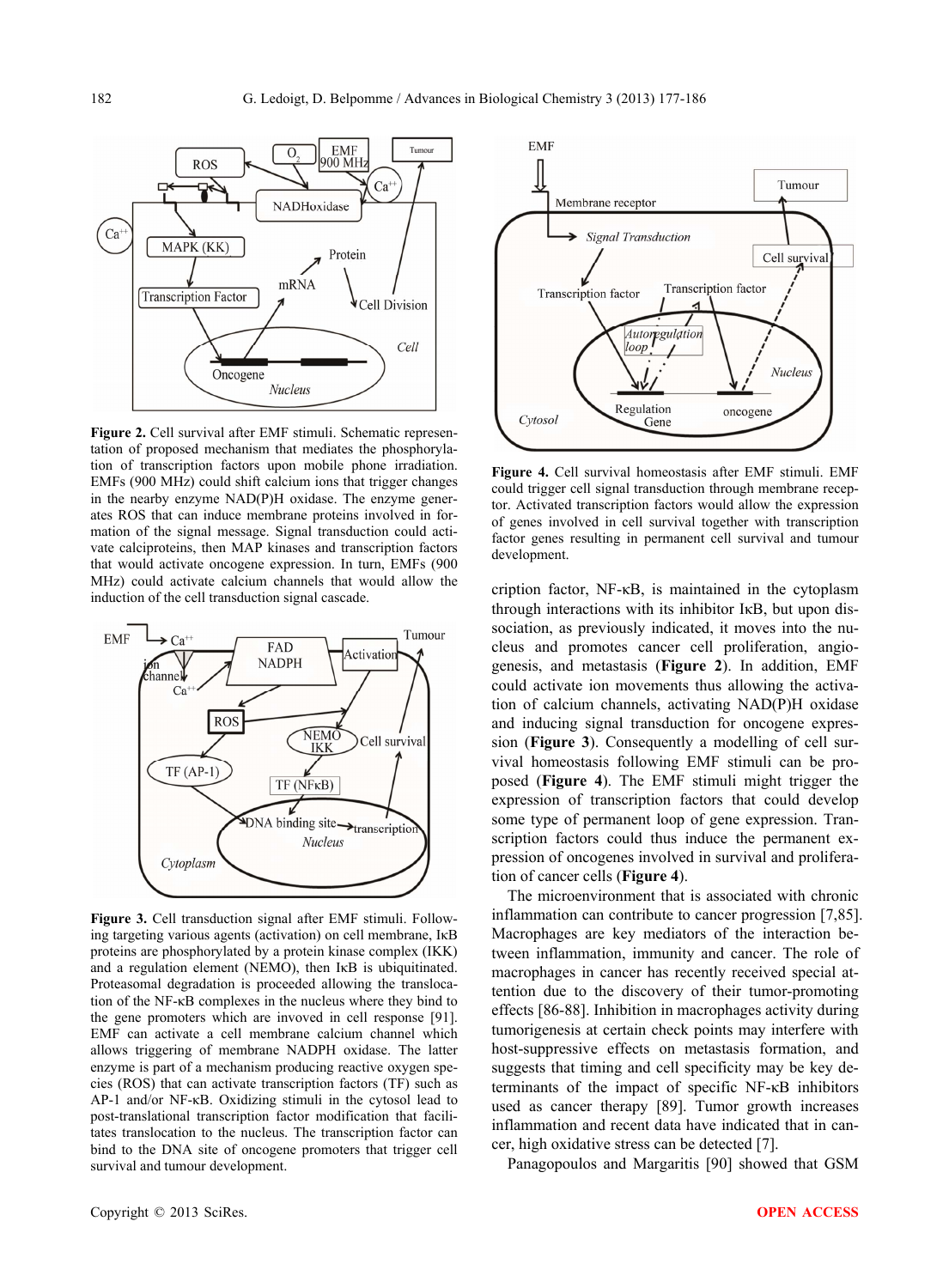900 MHz radiation is slightly more bioactive than Digital Cellular System (DCS) 1800 MHz radiation, at the same exposure durations and under equivalent radiation intensities. Exposure to mobile telephony radiation may have adverse health effects and thus mobile telephony use should be restricted within more rigorous defined limits of exposure. Since radiation intensity in their experiments was 45 and 90 times lower than the current exposure limits for 900 and 1800 MHz, respectively, this suggests the need for a significant reduction of the current exposure limits.

# **7. ACKNOWLEDGEMENTS**

The authors wish to acknowledge the help of Pr. Ernesto Burgio (ISDE) and Dr. P. Irigaray (ARTAC).

## **REFERENCES**

- [1] Roux, D., Vian, A., Girard, S., Bonnet, P., Paladian, F., Davies, E. and Ledoigt, G. (2006) Electromagnetic fields (900 MHz) evoke consistent molecular responses in tomato plants. *Physiologia Plantarum*, **128**, 283-288. [doi:10.1111/j.1399-3054.2006.00740.x](http://dx.doi.org/10.1111/j.1399-3054.2006.00740.x)
- [2] Hardell, L., Carlberg, M., Soderqvist, F., Mild, K.H. and Morgan, L.L. (2007) Longterm use of cellular phones and brain tumors: Increased risk associated with use for  $\geq 10$ years. *Occupational and Environmental Medicine*, **64**, 626-632. [doi:10.1136/oem.2006.029751](http://dx.doi.org/10.1136/oem.2006.029751)
- [3] Mousavy, S.J., Riazi, G.H., Kamarei, M., Aliakbarian, H., Sattarahmady, N., Sharifizadeh, A., Safarian, S., Ahmad, F. and Moosavi-Movahedi, A.A. (2009) Effects of mobile phone radiofrequency on the structure and function of the normal Human Hemoglobin. *International Journal of Biological Macromolecules*, **44**, 278-285. [doi:10.1016/j.ijbiomac.2009.01.001](http://dx.doi.org/10.1016/j.ijbiomac.2009.01.001)
- [4] Belpomme, D., Irigaray, P., Hardell, L., Clapp, R., Montagnier, L., Epstein, S. and Sasco, A.J. (2007) The multitude and diversity of environmental carcinogens. *Environmental Research*, **105**, 414-429. [doi:10.1016/j.envres.2007.07.002](http://dx.doi.org/10.1016/j.envres.2007.07.002)
- [5] McCarrey, J.R. (2012) The epigenome as a target for heritable environmental disruptions of cellular function. *Molecular and Cellular Endocrinology*, **354**, 9-15. [doi:10.1016/j.mce.2011.09.014](http://dx.doi.org/10.1016/j.mce.2011.09.014)
- [6] Hardell, L. and Sage, C. (2008) Biological effects from electromagnetic field exposure and public exposure standards. *Biomedicine & Pharmacotherapy*, **62**, 104-109. [doi:10.1016/j.biopha.2007.12.004](http://dx.doi.org/10.1016/j.biopha.2007.12.004)
- [7] Mantovani, A., Allavena, P., Sica, A. and Balkwill, F. (2008) Cancer-related inflammation. *Nature*, **454**, 436- 444. [doi:10.1038/nature07205](http://dx.doi.org/10.1038/nature07205)
- [8] Bollrath, J. and Greten, F.R. (2009) IKK/NF and STAT3 pathways: Central signalling hubs in inflammation-mediated tumour promotion and metastasis. *EMBO Report*, **10**, 1314-1319. [doi:10.1038/embor.2009.243](http://dx.doi.org/10.1038/embor.2009.243)
- [9] Hernandez, M., Martın, R., Garcıa-Cubillas, M.D., Mae-

so-Hernandez, P. and Nieto, M.L. (2010) Secreted PLA<sub>2</sub> induces proliferation in astrocytoma through the EGF receptor: Another inflammation-cancer link. *Neuro-Oncology*, **12**, 1014-1023. [doi:10.1093/neuonc/noq078](http://dx.doi.org/10.1093/neuonc/noq078)

- [10] Kandulski, A. and Malfertheiner, P. (2012) Gastroesophageal reflux disease—From reflux episodes to mucosal inflammation. *Nature Reviews Gastroenterology & Hepatology*, **9**, 15-22.
- [11] Milham, S. (2009) Most cancer in firefighters is due to radio-frequency radiation exposure not inhaled carcinogens. *Medical Hypotheses*, **73**, 788-789. [doi:10.1016/j.mehy.2009.04.020](http://dx.doi.org/10.1016/j.mehy.2009.04.020)
- [12] Schoemaker, M.J., Swerdlow, A.J., Ahlbom, A., Auvinen, A., Blaasaas, K.G., Cardis, E., Christensen, H.C., Hepworth, S.J., Feychting, M., Johansen, C., Klaeboe, L., Lönn, S., McKinney, P.A., Muir, K., Raitanen, J., Salminen, T., Thomsen, J. and Tynes, T. (2005) Mobile phone use and risk of acoustic neuroma: Results of the Interphone case-control study in five North European countries. *British Journal of Cancer*, **93**, 842-848. [doi:10.1038/sj.bjc.6602764](http://dx.doi.org/10.1038/sj.bjc.6602764)
- [13] Lahkola, A., Salminen, T. and Auvinen, A. (2005) Selection bias due to differential participation in a case-control study of mobile phone use and brain tumors. *Annals of Epidemiology*, **15**, 321-325. [doi:10.1016/j.annepidem.2004.12.009](http://dx.doi.org/10.1016/j.annepidem.2004.12.009)
- [14] Sadetzki, S., Chetrit, A., Jarus-Hakak, A., Cardis, E., Deutch, Y., Duvdevani, S., Zultan, A., Novikov, I., Freedman, L. and Wolf, M. (2008) Cellphone use and risk of benign and malignant parotid gland tumors—A nationwide case-control study. *American Journal of Epidemiology*, **167**, 457-467. [doi:10.1093/aje/kwm325](http://dx.doi.org/10.1093/aje/kwm325)
- [15] Belpomme, D., Irigaray, P. and Hardell, L. (2008) Electromagnetic fields as cancer-causing agents. *Environmental Research*, **107**, 289-290. [doi:10.1016/j.envres.2008.01.017](http://dx.doi.org/10.1016/j.envres.2008.01.017)
- [16] Lai, H. and Singh, N.P. (2004) Magnetic-field-induced DNA strand break in brain cells of the rat. *Environmental Health Perspectives*, **112**, 687-694. [doi:10.1289/ehp.6355](http://dx.doi.org/10.1289/ehp.6355)
- [17] Tkalec, M., Malarić, K. and Pevalek-Kozlina, B. (2005) Influence of 400, 900, and 1900 MHz electromagnetic fields on *Lemna minor* growth and peroxidase activity. *Bioelectromagnetics*, **26**, 185-193. [doi:10.1002/bem.20104](http://dx.doi.org/10.1002/bem.20104)
- [18] Roux, D., Vian, A., Girard, S., Bonnet, P., Paladian, F., Davies, E. and Ledoigt G. (2008) High frequency (900 MHz) low amplitude (5 V·m<sup>-1</sup>) electromagnetic field: A genuine environmental stimulus that affects transcription, translation, calcium and energy charge in tomato. *Planta*, **227**, 883-891. [doi:10.1007/s00425-007-0664-2](http://dx.doi.org/10.1007/s00425-007-0664-2)
- [19] Lantow, M., Lupke, M., Frahm, J., Mattsson, M.O., Kuster, N. and Simko, M. (2006) ROS release and Hsp70 expression after exposure to 1800 MHz radiofrequency electromagnetic fields in primary human monocytes and lymphocytes. *Radiation and Environmental Biophysics*, **45**, 55-62. [doi:10.1007/s00411-006-0038-3](http://dx.doi.org/10.1007/s00411-006-0038-3)
- [20] Czyz, J., Guan, K., Zeng, Q., Nikolova, T., Meister, A., Schönborn, F., Schuderer, J., Kuster, N. and Wobus, A.M. (2004) High frequency electromagnetic fields (GSM sig-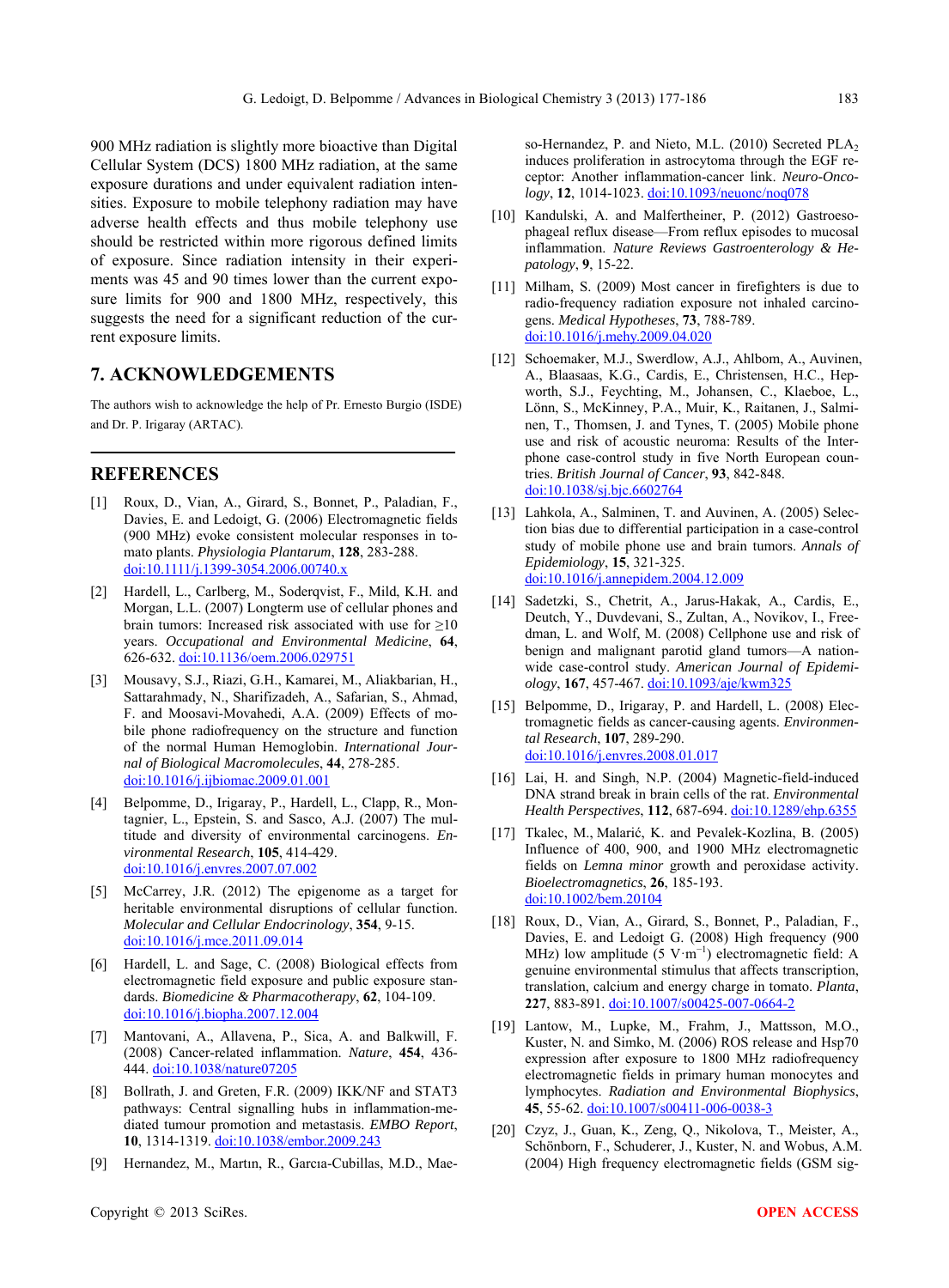nals) affect gene expression levels in tumor suppressor p53-deficient embryonic stem cells. *Bioelectromagnetics*, **25**, 296-307. doi:10.1002/bem.10199

- [21] Chauhan, V., Mariampillai, A., Bellier, P.V., Qutob, S.S., Gajda, G.B., Lemay, E., Thansandote, A. and McNamee, J.P. (2006) Gene expression analysis of a human lymphoblastoma cell line exposed *in vitro* to an intermittent 1.9 GHz pulse-modulated radiofrequency field. *Radiation Research*, **165**, 424-429. [doi:10.1667/RR3531.1](http://dx.doi.org/10.1667/RR3531.1)
- [22] Nylund, R. and Leszczynski, D. (2006) Mobile phone radiation causes changes in gene and protein expression in human endothelial cell lines and the response seems to be genome- and proteome-dependent. *Proteomics*, **6**, 4769- 4780. [doi:10.1002/pmic.200600076](http://dx.doi.org/10.1002/pmic.200600076)
- [23] Remondini, D., Nylund, R., Reivinen, J., Poulletier de Gannes, F., Veyret, B., Lagroye, I., Haro, E., Trillo, M.A., Capri, M., Franceschi, C., Schlatterer, K., Gminski, R., Fitzner, R., Tauber, R., Schuderer, J., Kuster, N., Leszczynski, D., Bersani, F. and Maercker, C. (2006) Gene expression changes in human cells after exposure to mobile phone microwaves. *Proteomics*, **6**, 4745-4754. [doi:10.1002/pmic.200500896](http://dx.doi.org/10.1002/pmic.200500896)
- [24] Nylund, R., Kuster, N. and Leszczynski, D. (2010) Analysis of proteome response to the mobile phone radiation in two types of human primary endothelial cells. *Proteome Science*, **18**, 8-52.
- [25] Karinen, A., Heinävaara, S., Nylund, R. and Leszczynski, D. (2008) Mobile phone radiation might alter protein expression in humanb skin. *BMC Genomics*, **9**, 77 [doi:10.1186/1471-2164-9-77](http://dx.doi.org/10.1186/1471-2164-9-77)
- [26] Paulraj, R. and Behari, J. (2006) Single strand DNA breaks in rat brain cells exposed to microwave radiation. *Mutation Research*, **596**, 76-80. [doi:10.1016/j.mrfmmm.2005.12.006](http://dx.doi.org/10.1016/j.mrfmmm.2005.12.006)
- [27] Paulraj, R. and Behari, J. (2004) Radiofrequency radiation effect on protein kinase C activity in rats brain. *Mutation Research*, **585**, 127-131. [doi:10.1016/S0027-5107\(03\)00113-1](http://dx.doi.org/10.1016/S0027-5107(03)00113-1)
- [28] Kesari, K. K., and Behari, J. (2010) Effect of microwave at 2.45 GHz radiations on reproductive system of male rats. *Toxicological & Environmental Chemistry*, **92**, 1135-1147. [doi:10.1080/02772240903233637](http://dx.doi.org/10.1080/02772240903233637)
- [29] Tkalec, M., Malarić, K., Pavlica, M., Pevalek-Kozlina, B. and Vidakovic-Cifreka, Z. (2009) Effects of radiofrequency electromagnetic fields on seed germination and root meristematic cells of *Allium cepa* L.. *Mutation Research*, **672**, 76-81. [doi:10.1016/j.mrgentox.2008.09.022](http://dx.doi.org/10.1016/j.mrgentox.2008.09.022)
- [30] Ballardin, M., Tusa, I., Fontana, N., Monorchio, A., Pelletti, C., Rogovich, A., Barale, R. and Scarpatoa, R. (2011) Non-thermal effects of 2.45 GHz microwaves on spindle assembly, mitotic cells and viability of Chinese hamster V-79 cells. *Mutation Research*, **716**, 1-9. [doi:10.1016/j.mrfmmm.2011.07.009](http://dx.doi.org/10.1016/j.mrfmmm.2011.07.009)
- [31] Ortner, M.J., Galvin, M.J. and Irwin, R.D. (1983) The effect of 2450 MHz microwave radiation during microtubular polymerization in vitro. *Radiation Research*, **93,**  353-363. [doi:10.2307/3575991](http://dx.doi.org/10.2307/3575991)
- [32] Schrader, T., Munter, K., Kleine-Ostmann, T. and Schmid, E. (2008) Spindle disturbances in human-hamster

hybrid (AL) cells induced by mobile communication frequency range signals. *Bioelectromagnetics*, **29**, 626-639. [doi:10.1002/bem.20428](http://dx.doi.org/10.1002/bem.20428)

- [33] Vander Vorst, A., Rosen, A. and Kotsuka, Y. (2006) *RF*/Microwave interaction with biological tissues IEEE press, John Wiley & Sons, Inc, Hoboken.
- [34] Blank, M. and Soo, L. (2001) Electromagnetic acceleration of electron transfer reactions. *Journal of Cellular Biochemistry*, **81**, 278-283. [doi:10.1002/1097-4644\(20010501\)81:2<278::AID-JCB1](http://dx.doi.org/10.1002/1097-4644(20010501)81:2%3c278::AID-JCB1042%3e3.0.CO;2-F) [042>3.0.CO;2-F](http://dx.doi.org/10.1002/1097-4644(20010501)81:2%3c278::AID-JCB1042%3e3.0.CO;2-F)
- [35] Blank, M. (2008) Protein and DNA reactions stimulated by electromagnetic fields. *Electromagnetic Biology and Medicine*, **27**, 3-23. [doi:10.1080/15368370701878820](http://dx.doi.org/10.1080/15368370701878820)
- [36] Levin, M. (2003) Bioelectromagnetics in morphogenesis. *Bioelectromagnetics*, **24**, 295-315. [doi:10.1002/bem.10104](http://dx.doi.org/10.1002/bem.10104)
- [37] Lacy-Hulbert, A., Metcalfe, J.C. and Hesketh, R. (1998) Bio-logical responses to electromagnetic fields. *The FASEB Journal*, **12**, 395-420.
- [38] Challis, L. (2005) Mechanisms for interaction between RF fields and biological tissue. *Bioelectromagnetics*, **7**, S98-S106. [doi:10.1002/bem.20119](http://dx.doi.org/10.1002/bem.20119)
- [39] Panagopoulos, D.J., Messini, N., Karabarbounis, A., Philippetis, A.L. and Margaritis, L.H. (2000) A Mechanism for Action of Oscillating Electric Fields on Cells. *Biochemical and Biophysical Research Communications*, **272,** 634-640. [doi:10.1006/bbrc.2000.2746](http://dx.doi.org/10.1006/bbrc.2000.2746)
- [40] Irigaray, P. and Belpomme, D. (2010) Basic properties and molecular mechanisms of exogenous chemical carcinogens. *Carcinogenesis*, **31**, 135-148. [doi:10.1093/carcin/bgp252](http://dx.doi.org/10.1093/carcin/bgp252)
- [41] Storz, P. (2005) Reactive oxygen species in tumor progression. *Frontiers in Bioscience*, **10**, 1881-1896. [doi:10.2741/1667](http://dx.doi.org/10.2741/1667)
- [42] Schmidt, K.N., Amstad, P., Cerutti, P. and Baeuerle, P.A. (1995) The roles of hydrogen peroxide and superoxide as messengers in the activation of transcription factor NFkappa B. *Chemistry & Biology*, **2**, 13-22. [doi:10.1016/1074-5521\(95\)90076-4](http://dx.doi.org/10.1016/1074-5521(95)90076-4)
- [43] Guijarro, M.V., Leal, J.F.M., Blanco-Aparicio, C., Alonso, S., Fominaya, J., Lleonart, M., Castellvi, J., Ramon y Cajal, S. and Carnero, A. (2007) MAP17 enhances the malignant behavior of tumor cells through ROS increase. *Carcinogenesis*, **28**, 2096-2104. [doi:10.1093/carcin/bgm124](http://dx.doi.org/10.1093/carcin/bgm124)
- [44] WiIttgen, H.G. and Van Kempen, L.C. (2007) Reactive oxygen species in melanoma and its therapeutic implications. *Melanoma Research*, **17**, 400-409. [doi:10.1097/CMR.0b013e3282f1d312](http://dx.doi.org/10.1097/CMR.0b013e3282f1d312)
- [45] Valko, M., Rhodes, C.J., Moncol, J., Izakovic, M. and Mazur, M. (2006) Free radicals, metals and antioxidants in oxidative stress-induced cancer. *Chemico-Biological Interactions*, **160**, 1-40. [doi:10.1016/j.cbi.2005.12.009](http://dx.doi.org/10.1016/j.cbi.2005.12.009)
- [46] Giannoni, E., Fiaschi, T., Ramponi, G. and Chiarugi, P. (2009) Redox regulation of *anoikis* resistance of metastatic prostate cancer cells: Key role for Src and EGFRmediated pro-survival signals. *Oncogene*, **28**, 2074-2086.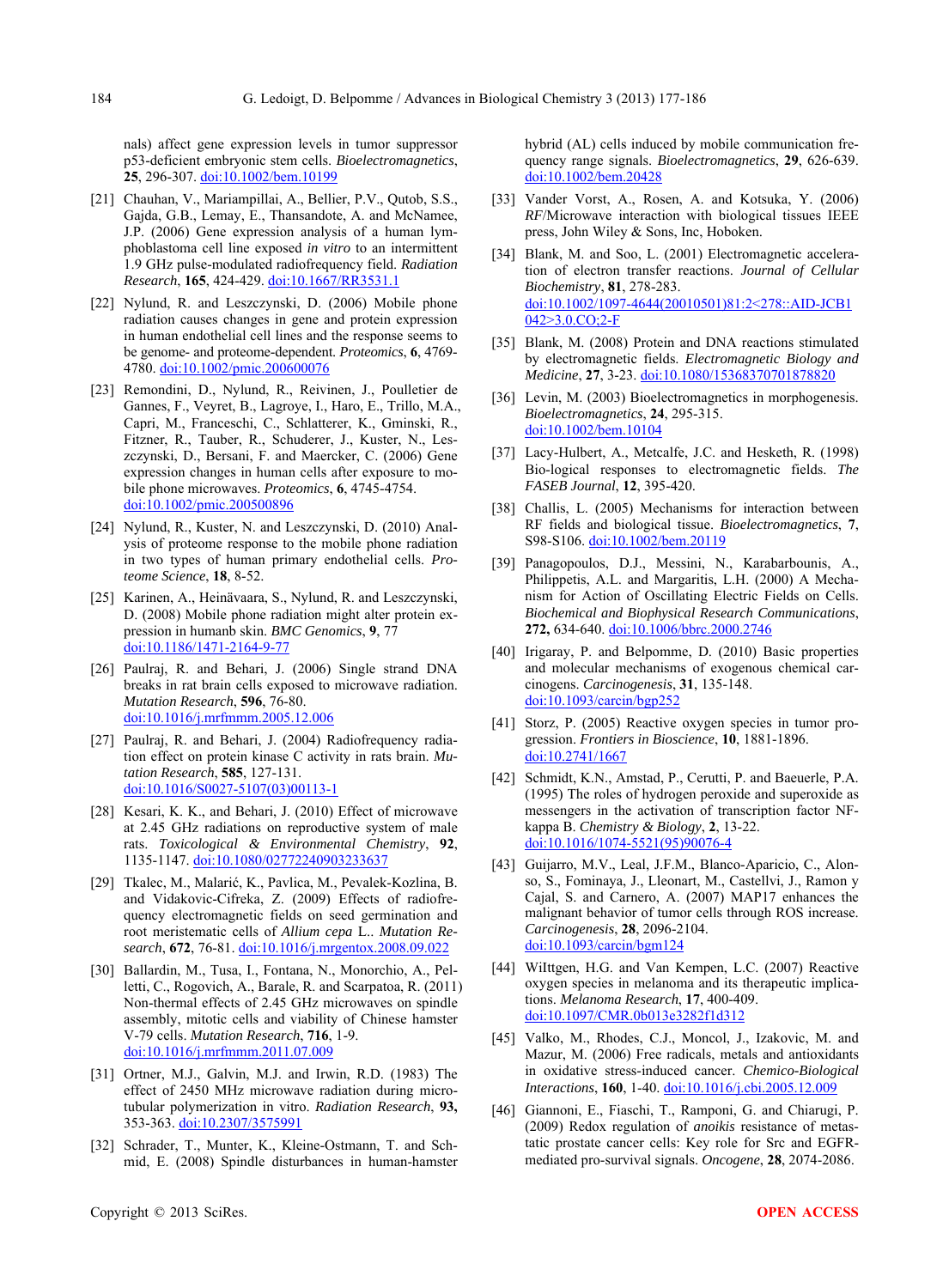doi:10.1038/onc.2009.77

- [47] Thornber, K., Colomba, A., Ceccato, L., Delsol, G., Payrastre, B. and Gaits-Iacovoni, F. (2009) Reactive oxygen species and lipoxygenases regulate the oncogenicity of NPM-ALK-positive anaplastic large lymphomas. *Oncogene*, **28**, 2690-2696. [doi:10.1038/onc.2009.125](http://dx.doi.org/10.1038/onc.2009.125)
- [48] Finkel, T. (1998) Oxygen radicals and signaling. *Current Opinion in Cell Biology*, **10**, 248-253. [doi:10.1016/S0955-0674\(98\)80147-6](http://dx.doi.org/10.1016/S0955-0674(98)80147-6)
- [49] Bae, G.U., Kim, Y.K., Kwon, H.K., Park, J.W., Lee, E.K., Paek, S.J., Choi, W.S., Jung, I.D., Lee, H.Y., Cho, E.J., Lee, H.W. and Han, J.W. (2004) Hydrogen peroxide mediates Rac1 activation of S6K1. *Experimental Cell Research*, **300**, 476-484. [doi:10.1016/j.yexcr.2004.07.013](http://dx.doi.org/10.1016/j.yexcr.2004.07.013)
- [50] Abe, J., Okuda, M., Huang, Q., Yoshizumi, M. and Berk, B.C. (2000) Reactive oxygen species activate p90 ribosomal S6 kinase via Fyn and Ras. *The Journal of Biological Chemistry*, **275**, 1739-1748. [doi:10.1074/jbc.275.3.1739](http://dx.doi.org/10.1074/jbc.275.3.1739)
- [51] Liu, J., Qu, W. and Kadiiska, M.B. (2009) Role of oxidative stress in cadmium toxicity and carcinogenesis. *Toxicology and Applied Pharmacology*, **238**, 209-214. [doi:10.1016/j.taap.2009.01.029](http://dx.doi.org/10.1016/j.taap.2009.01.029)
- [52] Zhou, B.B., Zhang, H., Damelin, M., Geles, K.G., Grindley, J.C. and Dirks, P.B. (2009) Tumour-initiating cells: Challenges and opportunities for anticancer drug discovery. *Nature Reviews*, **8**, 806-823. [doi:10.1038/nrd2137](http://dx.doi.org/10.1038/nrd2137)
- [53] Yeh, C.C., Hou, M.F., Tsai, S.M., Lin, S.K., Hsiao, J.K., Huang, J.C., Wang, L.H., Zsebik, S.B., Citri, A., Isola, J., Yarden, Y., Szollosi, J. and Vereb, G. (2006) Hsp90 inhibitor 17-AAG reduces ErbB2 levels and inhibits proliferation of the trastuzumab resistant breast tumor cell line JIMT-1. *Immunology Letters*, **104**, 146-155. [doi:10.1016/j.imlet.2005.11.018](http://dx.doi.org/10.1016/j.imlet.2005.11.018)
- [54] Hortobagyi, G.N.S.S. and Strom, E.A. (2000) Treatment of locally advanced and inflammatory breast cancer. In: Harris, J.R.M.M. and Osbourne, C.K., Eds., *Diseases of the breast*, Lippincott Williams & Wilkins, Philadelphia, 645-660.
- [55] Moasser, M.M. (2007) The oncogene HER2: Its signaling and transforming functions and its human role in pathogenesis. *Oncogene*, **26**, 6469-6487. [doi:10.1038/sj.onc.1210477](http://dx.doi.org/10.1038/sj.onc.1210477)
- [56] Parton, M., Dowsett, M., Ashley, S., Hills, M., Lowe, F. and Smith, I.E. (2004) High incidence of HER-2 positivity in inflammatory breast cancer. *The Breast*, **13**, 97-103. [doi:10.1016/j.breast.2003.08.004](http://dx.doi.org/10.1016/j.breast.2003.08.004)
- [57] Weisbrot, D., Lin, H., Ye, L., Blank, M. and Goodman, R. (2003) Effects of mobile phone radiation on reproduction and development in *Drosophila melanogaster*. *Journal of Cellular Biochemistry*, **89**, 48-55. [doi:10.1002/jcb.10480](http://dx.doi.org/10.1002/jcb.10480)
- [58] Friedman, J., Kraus, S., Hauptman, Y., Schiff, Y. and Seger, R. (2007) Mechanism of short-term ERK activetion by electromagnetic fields at mobile phone frequentcies. *Biochemical Journal*, **405**, 559-568. [doi:10.1042/BJ20061653](http://dx.doi.org/10.1042/BJ20061653)
- [59] Yoon, S. and Seger, R. (2006) The extracellular signalregulated kinase: Multiple substrates regulate diverse

cellular functions. *Growth Factors*, **24**, 21-44. [doi:10.1080/02699050500284218](http://dx.doi.org/10.1080/02699050500284218)

- [60] Leszczynski, D., Nylund, R., Joevaara, S. and Reivinen, J. (2004) Applicability of discovery science approach to determine biological effects of mobile phone radiation. *Proteonomics*, **4**, 426-431. [doi:10.1002/pmic.200300646](http://dx.doi.org/10.1002/pmic.200300646)
- [61] Rao, S. and Henderson, A.S. (1996) Regulation of c-fos is affected by electromagnetic fields. *Journal of Cellular Biochemistry*, **63**, 358-365. [doi:10.1002/\(SICI\)1097-4644\(19961201\)63:3<358::AID-](http://dx.doi.org/10.1002/(SICI)1097-4644(19961201)63:3%3c358::AID-JCB11%3e3.0.CO;2-D)[JCB11>3.0.CO;2-D](http://dx.doi.org/10.1002/(SICI)1097-4644(19961201)63:3%3c358::AID-JCB11%3e3.0.CO;2-D)
- [62] Blank, M. and Goodman, R. (2009) Electromagnetic fields stress living cells. *Pathophysiology*, **16**, 71-78. [doi:10.1016/j.pathophys.2009.01.006](http://dx.doi.org/10.1016/j.pathophys.2009.01.006)
- [63] Chen, F., Castranova, V. and Shi, X. (2001) New insights into the role of nuclear factor-kappa B in cell growth regulation. *American Journal of Pathology*, **159**, 387-397. [doi:10.1016/S0002-9440\(10\)61708-7](http://dx.doi.org/10.1016/S0002-9440(10)61708-7)
- [64] Bahassi el, M., Karyala, S., Tomlinson, C.R., Sartorm, M.A., Medvedovic, M. and Hennigan, R.F. (2004) Critical regulation of genes for tumor cell migration by AP-1. *Clinical and Experimental Metastasis*, **21**, 293-304. [doi:10.1023/B:CLIN.0000046132.46946.dd](http://dx.doi.org/10.1023/B:CLIN.0000046132.46946.dd)
- [65] Meylan, E., Dooley, A.L., Feldser, D.M., Shen, L., Turk, E., Ouyang, C. and Jacks, T. (2009) Requirement for NF-κB signalling in a mouse model of lung adenocarcinoma. *Nature*, **462**, 104-107. [doi:10.1038/nature08462](http://dx.doi.org/10.1038/nature08462)
- [66] Nakshatri, H., Bhat-Nakshatri, P., Martin, D.A., Goulet Jr, R.J. and Sledge Jr, G.W. (1997) Constitutive activation of NF-kappaB diring progression of breast cancer to hormone-independent growth. *Molecular and Cellular Biology*, **17**, 3629-3639.
- [67] Sliva, D., Rizzo, M.T. and English, D. (2002) Phosphatidylinositol 3-kinase and NF-kappaB regulate motility of invasive MDA-MB-231 human breast cancer cells by secretion of urokinase-type plasminogen activator. *The Journal of Biological Chemistry*, **277**, 3150-3157. [doi:10.1074/jbc.M109579200](http://dx.doi.org/10.1074/jbc.M109579200)
- [68] Knight, J.A. (2000) Free radicals, antoxidants, and the immune system. *Annals of Clinical & Laboratory Science*, **30**, 145-158.
- [69] Greten, T.F., Korangy, F., Manns, M.P. and Malek, N.P. (2009) Molecular therapy for the treatment of hepatocellular carcinoma. *British Journal of Cancer*, **100**, 19-23. [doi:10.1038/sj.bjc.6604784](http://dx.doi.org/10.1038/sj.bjc.6604784)
- [70] Ma, X., Becker Buscaglia, L.E., Barker, J.R. and Li,Y. (2011) MicroRNAs in NF-kB signaling. *Journal of Molecular Cell Biology*, **3**, 159-166. [doi:10.1093/jmcb/mjr007](http://dx.doi.org/10.1093/jmcb/mjr007)
- [71] Cogswell, P.C., Guttridge, D.C., Funkhouser, W.K. and Baldwin Jr, A.S. (2000) Selective activation of NF kappa B subunits in human breast cancer: Potential roles for NF-kappa B2/p52 and for Bcl-3. *Oncogene*, **19**, 1123- 1131. [doi:10.1038/sj.onc.1203412](http://dx.doi.org/10.1038/sj.onc.1203412)
- [72] Cao, Y. and Karin, M. (2003) NF-kappaB in mammary gland development and breast cancer. *Journal of Mammary Gland Biology and Neoplasia*, **8**, 215-223. [doi:10.1023/A:1025905008934](http://dx.doi.org/10.1023/A:1025905008934)